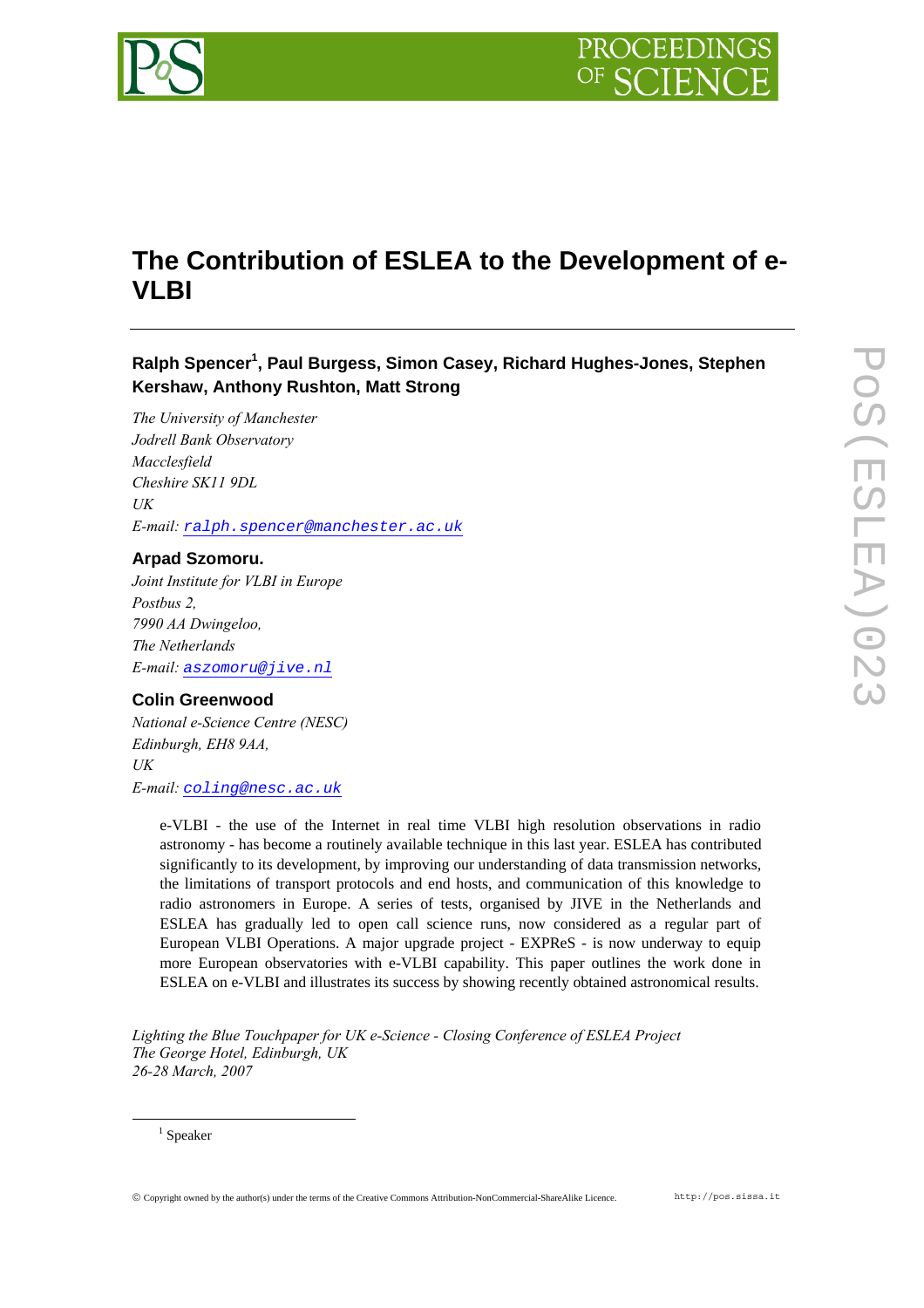#### **1. Introduction**

The radio astronomy technique known as VLBI (Very Long Baseline Interferometry) achieves the highest angular resolution in astronomy by making use of telescopes situated all over the world. The technique traditionally relies on the ability to record the signals from the receivers in the telescopes on magnetic media. The first systems in regular use in the 1970s, e.g. the Mk1, used computer tape. The Mk2 system used helical scan video recorders, starting off with Ampex 2" tape systems [1]. These systems had limited bandwidth, and so the 1980s saw the development of the Mk3 using wideband longitudinal instrumentation recorders able to record at 56 Mbps. This system was later developed into the Mk4 in the 1990s- able to record in principle at rates up to 1024 Mbps, though somewhat unreliable at rates higher than 500 Mbps. More recently the advent of high capacity computer disks (the Mk5 system) now means that reliable recording at 1024 Mbps can be performed. (NB data rates inVLBI systems are in powers of 2 due to technical constraints.)

The recorded data are shipped to a central processor, where the tapes or disks are played back together, and the signals cross-correlated (in case of European VLBI this correlator is at JIVE in Dwingeloo, The Netherlands). The angular structure of radio sources can be obtained by Fourier inversion of the correlated data taken over a number of baselines. The number of Fourier components is effectively increased (and hence improved imaging fidelity) by means of Earth rotation, where the projected baseline length varies with time, tracing out part of an ellipse over  $\sim$  12 hours [2], and the angular resolution is inversely proportional to the maximum length of the baseline, so trans-world arrays produce images showing the finest detail.

#### **2. e-VLBI**

e-VLBI, where the data are transferred to the correlator in real time via the Internet has been developed recently. Initial tests were at relatively low data rates, up to 32 Mbps, using production academic network packet switched connections from telescopes to JIVE, but nevertheless interesting results were obtained [3]. e-VLBI has a number of advantages, in particular the ability to check that everything is working immediately rather than the wait of several weeks or even months for tapes to be shipped and correlated. This can result in a significant increase in reliability for VLBI operations. In addition, the technique lends itself to rapid reaction observations – where subsequent observations on rapidly varying objects can be decided upon within hours rather than weeks after initial measurements are made.

The signal to noise ratio for a wideband continuum source is proportional to  $\sqrt{B\tau}$ , where *B* is the bandwidth and  $\tau$  the total time on source, so bandwidth is as important as time. There is an obvious need for high data rates. Note that typically a data rate of 512 Mbps corresponds to a bandwidth of 128MHz, using 2 bit digitization (possible due to the characteristics of random signals) and a factor of 2 for the Nyquist rate. Very high data rates are in principle possible using fibre-optic technology, well in excess of that accessible in recording techniques, so e-VLBI could eventually give a new level of sensitivity in high resolution astronomy. However the data needs to be continuously streamed, and usage of standard production networks is now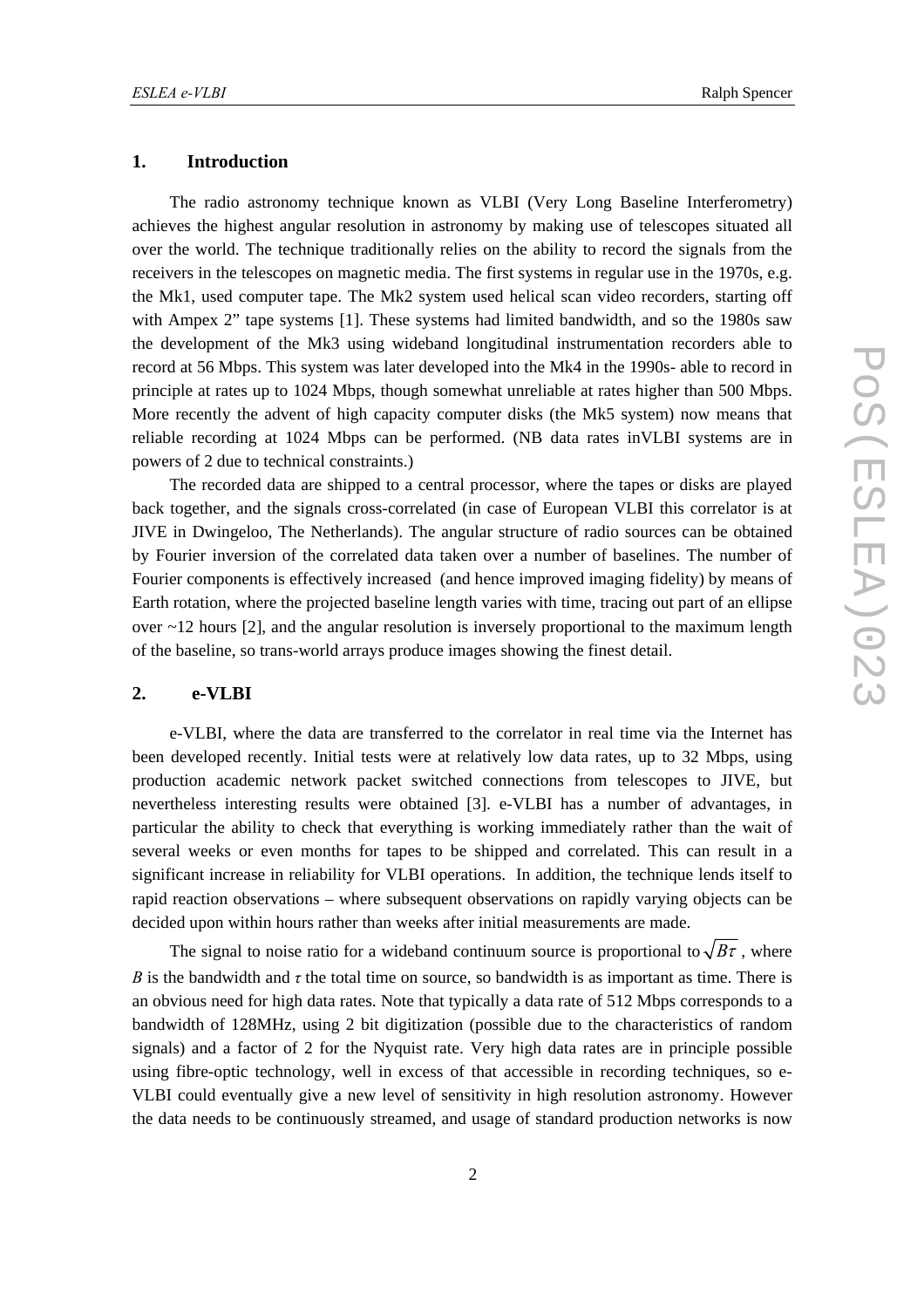such that congestion is likely to occur at rates of a few hundred Mbps. Protocols such as TCP will drop data rates dramatically even with only one packet lost [4], so though the data loss may be negligible the drop in data rate will seriously degrade the sensitivity of the array, with the effects made worse by the long recovery time of long links running at high rates. The answer is in the use of switched light paths, where bandwidth is more easily guaranteed.

## **3. ESLEA**

The ESLEA project has greatly helped the development of e-VLBI at Jodrell Bank Observatory by providing resources: the provision of two UKLight lightpaths to Amsterdam from Jodrell Bank Observatory (at 1 and 0.63 Gbps), a post-doctoral research assistant (Matt Strong) and funds for computing resource. Our objectives were to demonstrate the advantages of data transport over UKLight compared to that available on production networks, formulate methodologies for optimum use of switched light paths and help bring e-VLBI to the user within the European VLBI context. These aims were achieved by making comparison tests to JIVE on UKLight and production links (see figure 1), developing a UDP based data transfer protocol specifically for e-VLBI [5], optimising TCP parameters for Mk5 data transfer and upgrading Mk5 hardware [6]. In addition tests to USA have been made [7]. Development of e-VLBI has also been helped by investigations of TCP performance [5] and by measurements of correlator performance in the face of high packet loss [8].



**Figure 1**. This shows tests on the production academic network between high performance server class machines situated in Manchester and JIVE in the Netherlands. The upper plot shows throughput vs demanded interpacket spacing for a variety of packet sizes. Small packets require more computing and network resource, and this results in a few lost packets (middle plot). The lower plot however shows that significant reordering has taken place. It is significant that tests on UKLight showed no re-ordering, see plot in [6].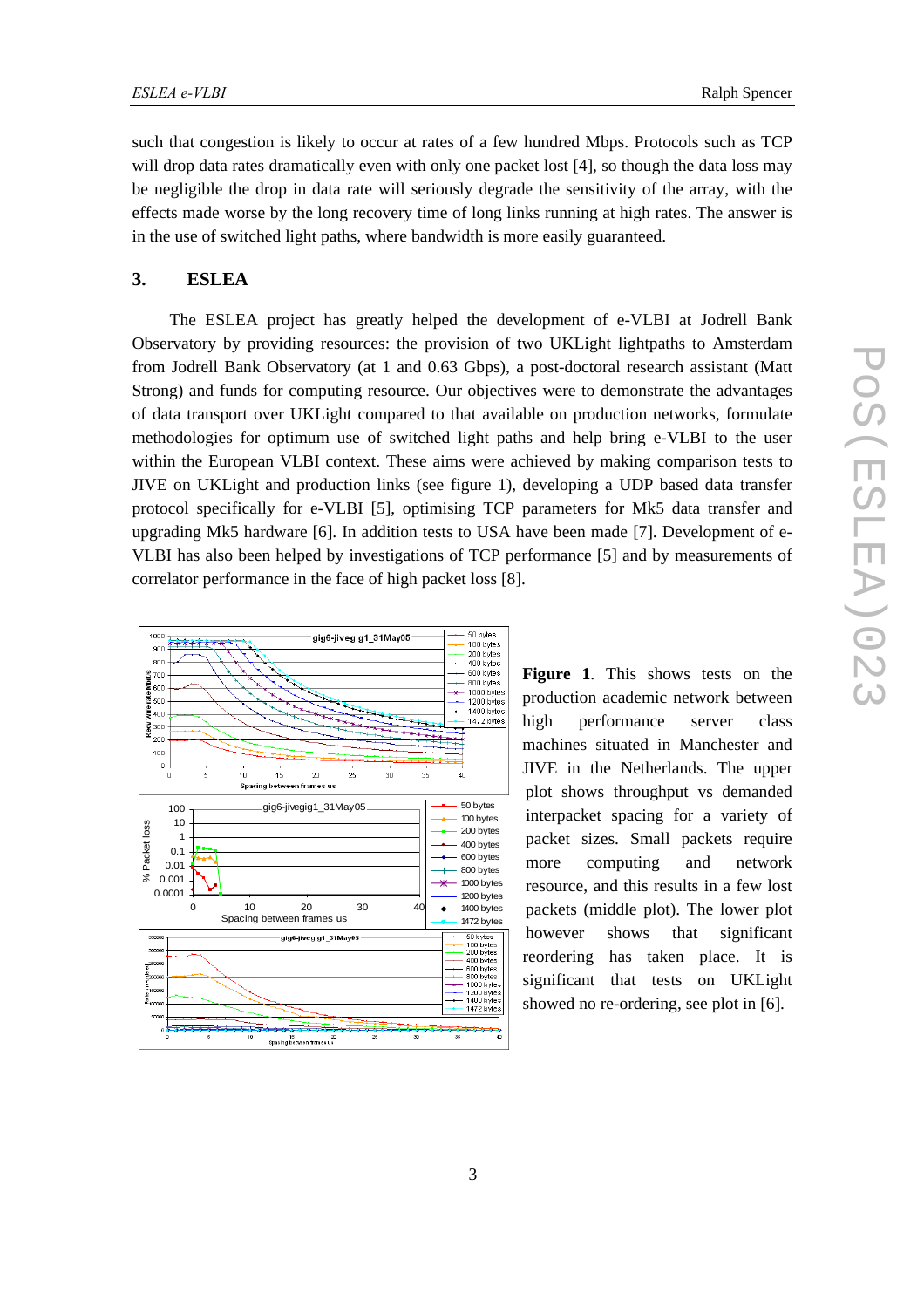Particular milestones in e-VLBI relevant to ESLEA have been:

- The setting up of regular tests with e-VLBI run every ~6 weeks since early 2005 [9],
- A demonstration at the GEANT2 launch in Luxembourg showing 3 way flows up to 800 Mbps across GEANT in June 2005.
- Trans-Atlantic data transfer from Onsala, JBO and Westerbork to the Haystack correlator in Massachussets, USA, during iGRID 2006 and SC2006, producing real time e-VLBI fringes at 512 Mbps. These demonstrations used UKLight connections across the Atlantic and were initiated by JBO staff.
- The first successful open call e-VLBI real time European VLBI session in April 2006.
- The first scientific real time e-VLBI results published in 2007 [10,11] (figure 2), and real time eVLBI science observing sessions becoming a regular part of European VLBI operations in 2007.



19 15 11.5500 11.549511.549011.548511.548011.547511.547011.546511.5460<br>RIGHT ASCENSION (J2000)

**Figure 2**. Microquasar GRS1915+105 (11 kpc) on 21 April 2006 at 5 Ghz using 6 EVN telescopes during a weak flare [10]. This object has jets of material which move away from an accretion disk surrounding a central black hole at velocities close to that of light. The jets were quiescent in these observations.

#### **4. Conclusion**

In summary, the ESLEA e-VLBI project has been very successful, achieving all its original aims, and even leading to further developments. We are now able to perform routine real time eVLBI measurements at data rates of 256 Mbps, and 512 Mbps tests are underway. An illustration of this was performed recently when the first rapid response experiment was undertaken (investigators A. Rushton and R. Spencer). Here a 6 telescope real time observation was run on 29th Jan 2007, the results were analysed in double quick time, selecting sources for follow up observations on  $1<sup>st</sup>$  Feb. This kind of operation would be impossible for conventional VLBI. The experiment worked well technically – we successfully observed 16 sources (weak microquasars), but all were  $\langle 0.5 \text{ mJy} - \text{too} \text{ weak to observe in the follow up run } - \text{indicating a}$ perverse universe, however the feasibility of the technique was clearly demonstrated. Our work